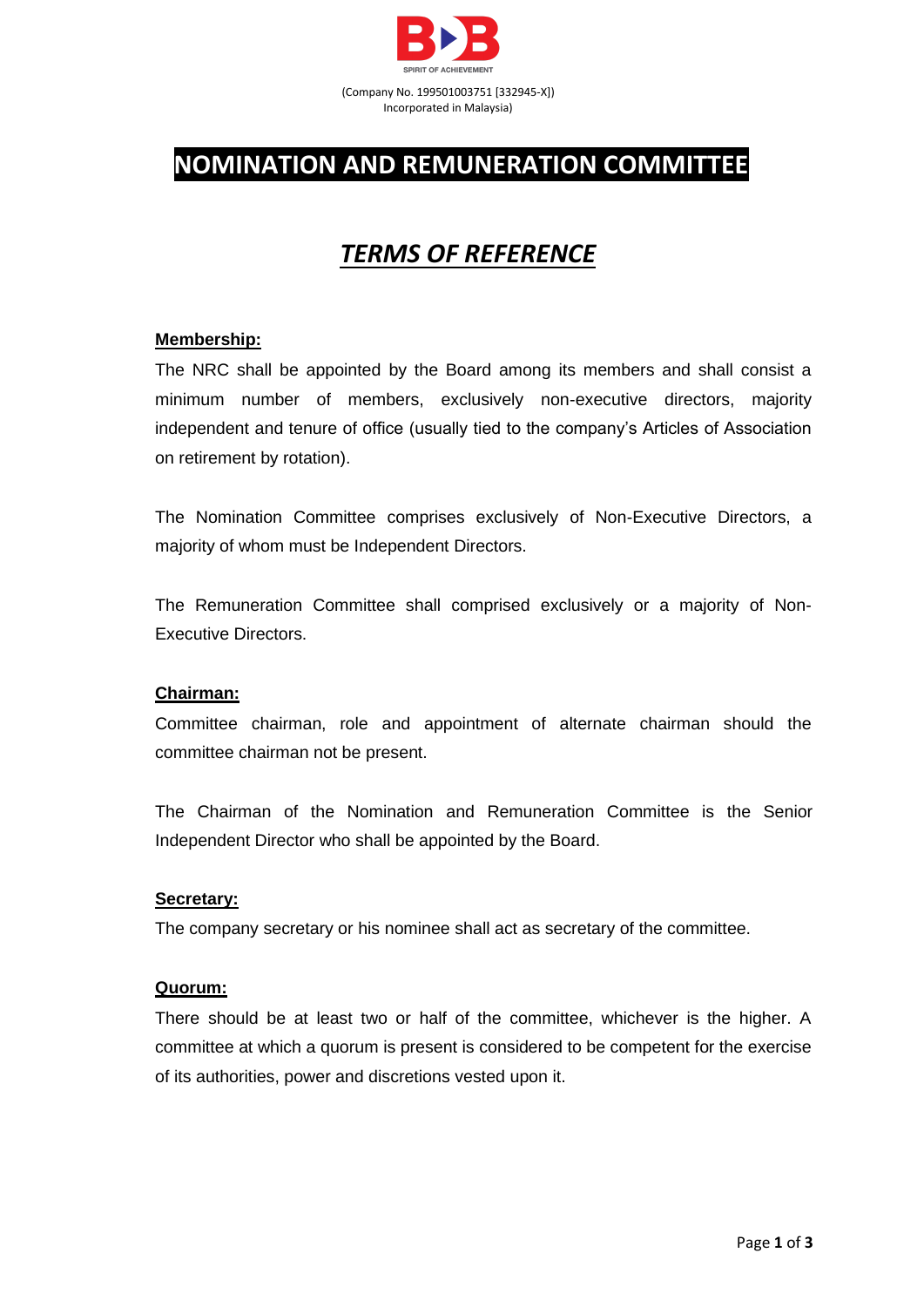

# **Frequency of meetings:**

The Committee meets at least twice a year (depending on the level of responsibility and complexity of the organization, the committee may choose to meet at minimum twice a year, and hold additional meetings as and when necessary).

# **Notice of meetings:**

Shall be called by the secretary of the committee at the request of the committee chairman based on planned calendar dates. Notice of each meeting confirming the venue, time and date, together with an agenda of items and its supporting papers to be discussed, shall be forwarded to each member of the committee, no later than five working days before the date of the meeting.

# **Minutes of meetings:**

The secretary shall minute the proceedings and resolutions, including the names of all attendees. Draft minutes of committee meetings shall be circulated promptly to all members of the committee. Once approved, minutes should be circulated to all other members of the board, unless a conflict of interest exists.

## **Duties and functions:**

List of duties and authority which takes into consideration the better practices, the Code and the Listing Requirements.

The duties of the Nominating Committee shall:-

- a) Be responsible for identifying and nominating for the approval of the Board, candidates to fill Board vacancies as and when they arise.
- b) Evaluate the balance of skills, knowledge and experience on the Board, and in the light of this evaluation, prepare a description of the role and capabilities required for a particular appointment of Director.
- c) Review the time required from a Non-Executive Director. The performance evaluation should be used to assess whether the Non-Executive Director is spending enough time to fulfil their duties.
- d) Consider candidates from a wide range of backgrounds and look beyond the "usual suspects".
- e) Give full consideration to succession planning in the course of its work, taking into account the challenges and opportunities facing the Company and what skills and